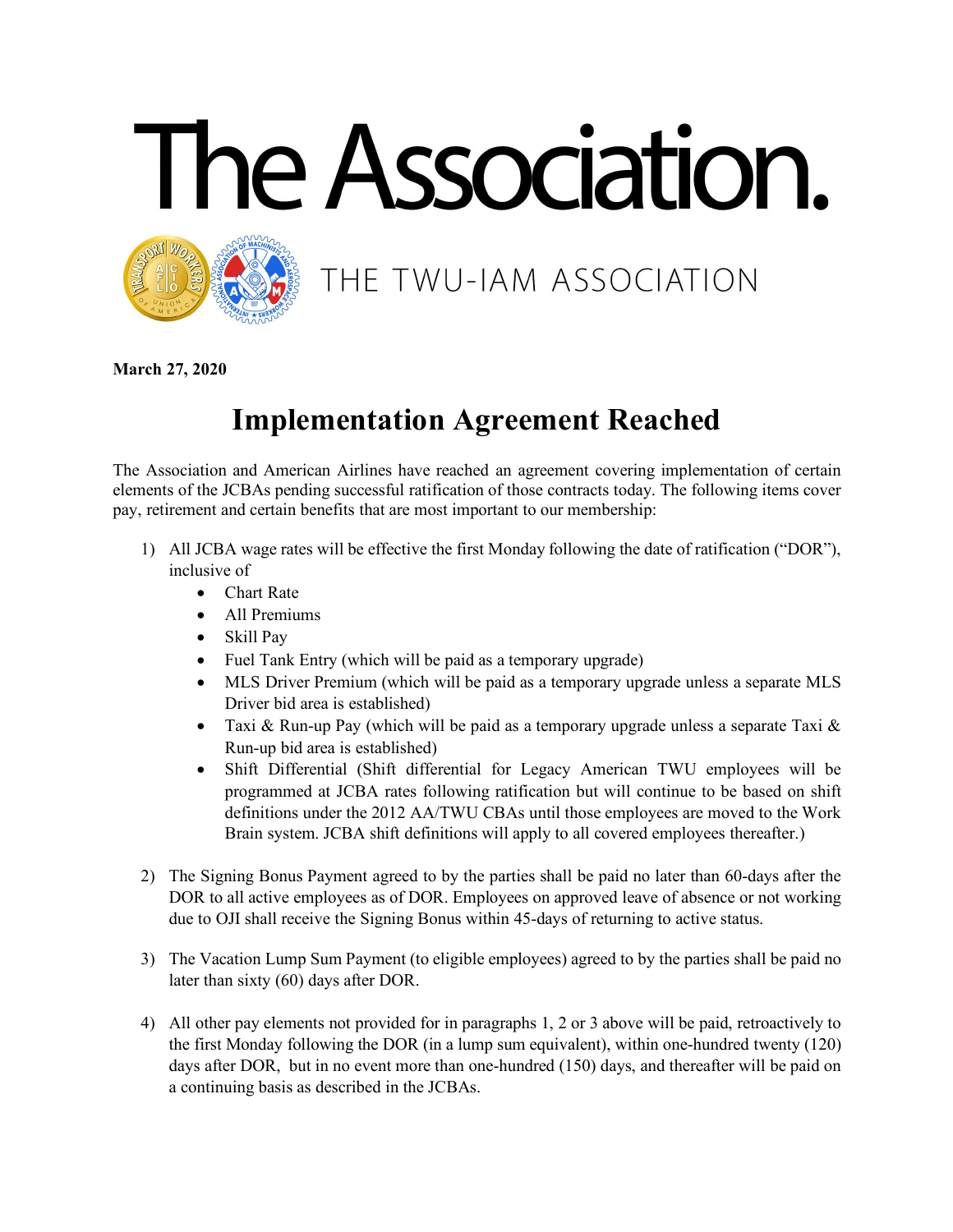- 5) The IAM National Pension Plan contribution rates provided for in Article 30 Retirement shall be effective no later than May 1, 2020. The employer matching contributions and employer nonelective contributions provided for in Article 30 – Retirement shall be implemented no later than January 1, 2021. For the time period from May 1, 2020 until such time as the employer matching contributions and employer non-elective contributions provided for in Article 30 – Retirement can be made effective for employees covered by the JCBAs, but no later than January 1, 2021, the following will apply:
	- a. TWU Designated Employees will receive contributions to the  $401(k)$  Plan in the amount of 9%; no employee contribution will be required; and will not receive any employer matching contributions to the 401(k) Plan.
	- b. IAM Designated Employees will receive employer contributions to the 401(k) Plan in the amount of 4%; no employee contribution will be required; and will not receive any employer matching contributions to the 401(k) Plan.
	- c. The employer contributions provided for in paragraphs 5) a. and b. above will be made to employees on a monthly basis and will be made after the last pay period of each month. For example, contributions for eligible compensation earned in May will be contributed in June. These contributions will be reflected in employees' Fidelity 401(k) statements but will not appear in the employees' Company payroll statements.
- 6) For 2020, profit sharing for each participant covered by the JCBAs will be calculated on a prorated basis, using the profit sharing calculation currently in effect for employees represented by the Association up to the DOR and using the profit sharing calculation provided for under the JCBAs for the remainder of the year.
- 7) All grievance settlement monies owed to the TWU/IAM Association as a result of joint negotiations shall be paid to the Association within 30 days of receiving payment instructions from the Association, following the DOR.
- 8) The parties recognize the importance of the seniority provisions and applications of the JCBAs, such as rebids, realignments, shift bids and transfers, reductions in force and agree to preserve and utilize employees' seniority during the implementation process. The parties also acknowledge the need to combine overtime and field trip call out procedures into a single system and to allow shift swaps/trades between employees under their respective JCBAs; therefore:
	- a) Local management and Association representatives will work together to implement the overtime process outlined in the respective JCBA as soon as practicable in each location.
	- b) Field trips will continue to be called out in the same manner as they have been prior to the ratification of the JCBAs until such time that the Company and Association agree to a single system Field Trip call list.
	- c) Local management and Association representatives will work together to implement the shift swaps/trades as soon as practicable in each location.

The Association agrees to work collaboratively in order to assist the Company with implementation of these JCBA provisions.

9) The M&R International outsourcing provisions shall become effective April 1, 2020 upon which the annual 12-month lookback will be based. The data used to determine the initial International Outsourcing hours measurement to be sent to the Association no later than June 1, 2020.